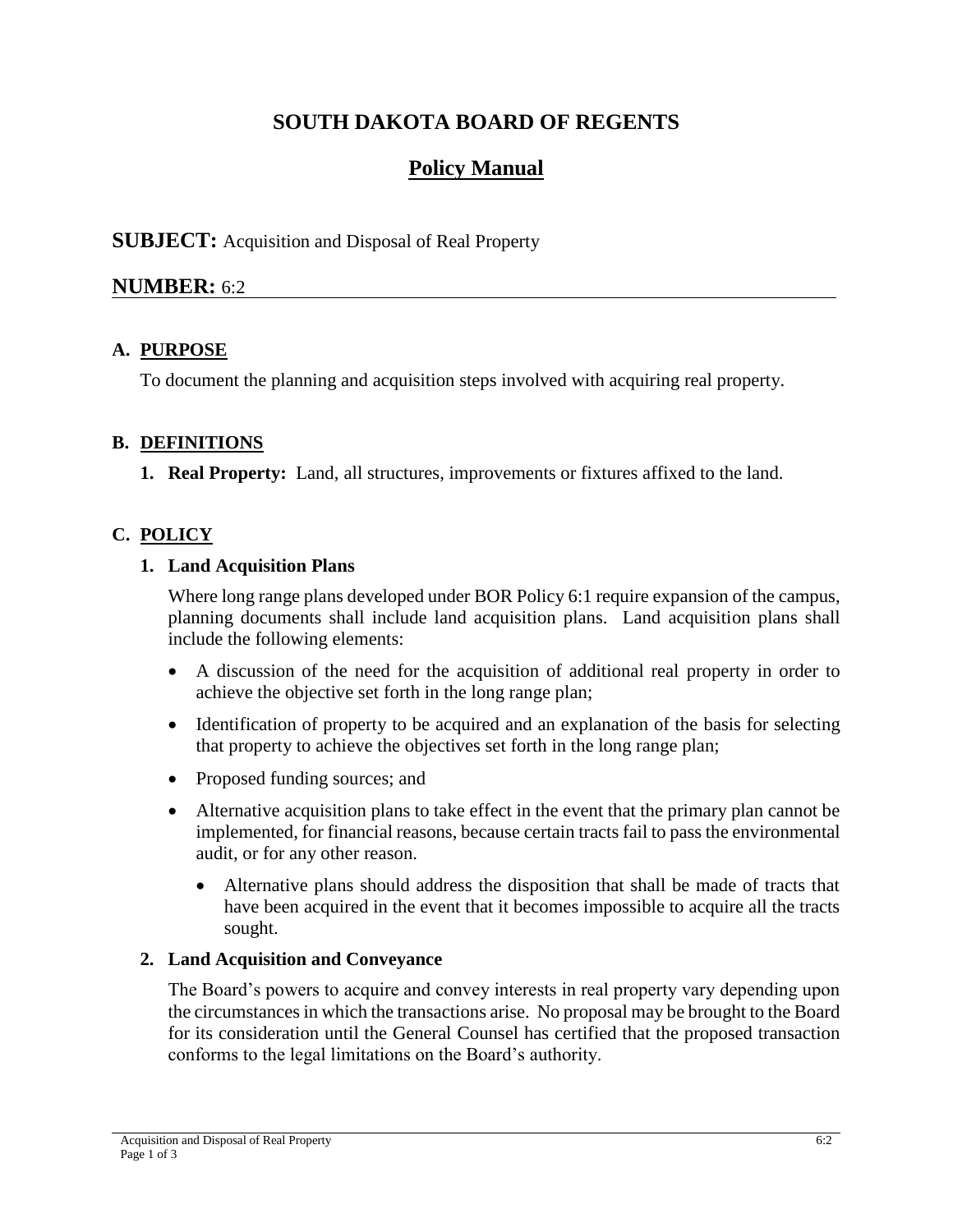#### **3**. **Supporting Documentation for Land Acquisition**

All proposals brought to the Board for its consideration must be accompanied by the following background documentation:

- The certificate of the General Counsel that the proposed structure for the transaction conforms to the legal limitations on the Board's authority;
- A statement of the business rationale for the acquisition referencing the land acquisition plan set forth in BOR Policy 6:2(1) and identifying any additional actions or expenditures that shall be needed to make use of the property;
- A report from an independent appraiser stating a fair market price for the property;
- An environmental audit report, including any action plan required to abate identified environmental hazards; and
- A financial plan and acquisition budget addressing (a) the land price, (b) incidental expenses and (c) costs for related improvements or services needed to make the property serviceable.

These materials may be presented to the Board in executive session pending completion of negotiations for an acquisition, but shall become public records once the acquisition is complete.

#### **4. Supporting Documentation for Conveyance of Interests in Real Property**

All proposals brought to the Board for its consideration must be accompanied by the following background documentation:

- The certificate of the General Counsel that the proposed structure for the transaction conforms to the legal limitations on the Board's authority.
- A statement of the business rationale for the transaction, including a discussion of the effects of the conveyance on current operations and on plans made pursuant to BOR Policies 6:1 and 6:2(1);
- A report from an independent appraiser stating the fair market value of the interest to be conveyed;
- For transactions conveying title or control of Board property, except conveyance or highway purposes, an environmental audit report including any action plan required to remove Board liability for identified environmental hazards; and
- A financial plan identifying costs associated with the transaction, funding sources and disposition of the proceeds.

These materials may be presented to the Board in executive session pending completion of negotiations for a conveyance, but shall become public records once the acquisition is complete.